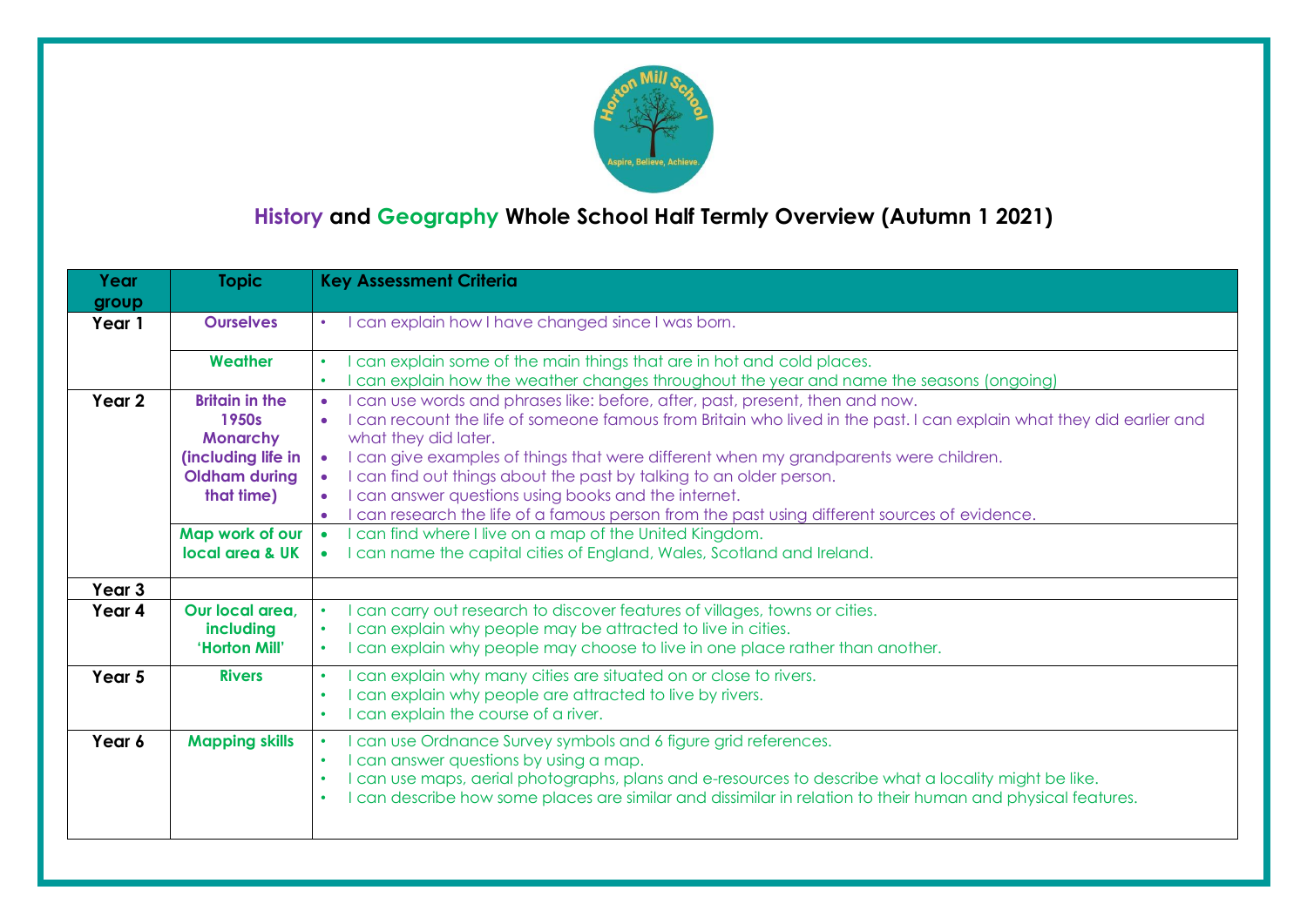

## **History and Geography Whole School Half Termly Overview (Autumn 2 2021)**

| Year              | <b>Topic</b>                    | <b>Key Assessment Criteria</b>                                                                                                   |
|-------------------|---------------------------------|----------------------------------------------------------------------------------------------------------------------------------|
| group             |                                 |                                                                                                                                  |
| Year 1            | Weather                         | can keep a weather chart and answer questions about the weather.<br>$\bullet$                                                    |
|                   |                                 | I can explain some of the main things that are in hot and cold places.<br>$\bullet$                                              |
|                   |                                 | I can explain the clothes that I would wear in hot and cold places.<br>$\bullet$                                                 |
|                   |                                 | can explain how the weather changes throughout the year and name the seasons.<br>$\bullet$                                       |
| Year 2            | <b>Famous person from the</b>   | can research the life of a famous person from the past using different sources of evidence.                                      |
|                   | past                            | I can answer questions using books and the internet.<br>$\bullet$                                                                |
|                   | <b>Charles Macintosh</b>        | can use words and phrases like: before, after, past, present, then and now.<br>$\bullet$                                         |
|                   |                                 | can recount the life of someone famous from Britain who lived in the past.<br>$\bullet$                                          |
| Year <sub>3</sub> | <b>Stone Age/ Bronze Age</b>    | can describe events from the past using dates when things happened.<br>$\bullet$                                                 |
|                   |                                 | I can use research skills to find answers to specific historical questions.<br>$\bullet$                                         |
|                   |                                 | I can research in order to find similarities and differences between two or more periods of history.<br>$\bullet$                |
|                   |                                 | can explain some of the times when Britain has been invaded.<br>$\bullet$                                                        |
|                   | <b>Using grid references</b>    | can use some basic Ordnance Survey map symbols.<br>$\bullet$                                                                     |
|                   | <b>Using some basic map</b>     | can use grid references on a map.                                                                                                |
|                   | symbols                         |                                                                                                                                  |
| Year 4            | <b>The Roman Empire and</b>     | can explain how historic items and artefacts can be used to help build up a picture of life in the past.                         |
|                   | its impact on Britain.          | can plot events on a timeline using centuries.<br>$\bullet$                                                                      |
|                   |                                 | I can explain how an event from the past has shaped our life today.<br>$\bullet$                                                 |
|                   |                                 | I can research what it was like for children in a given period of history and present my findings to an audience.<br>$\bullet$   |
| Year 5            | <b>Britain's settlements by</b> | can draw a timeline with different historical periods showing key historical events or lives of significant people.<br>$\bullet$ |
|                   | <b>Anglo Saxons</b>             | I can compare two or more historical periods; explaining things which changed and things which stayed the same.<br>$\bullet$     |
|                   |                                 | I can explain how our locality has changed over time.<br>$\bullet$                                                               |
|                   |                                 | I can test out a hypothesis in order to answer questions.<br>$\bullet$                                                           |
|                   |                                 | can explain how crime and punishment have changed over a period of time.<br>$\bullet$                                            |
| Year 6            | <b>Viking raids and</b>         | can summarise the main events from a period of history, explaining the order of events and what happened.<br>$\bullet$           |
|                   | <i>invasion</i>                 | I can describe a key event from Britain's past using a range of evidence from different sources.<br>$\bullet$                    |
|                   |                                 | I can summarise how Britain may have learnt from other countries and civilizations (historically and more<br>$\bullet$           |
|                   |                                 | recently).                                                                                                                       |
|                   |                                 |                                                                                                                                  |
|                   |                                 |                                                                                                                                  |
|                   |                                 |                                                                                                                                  |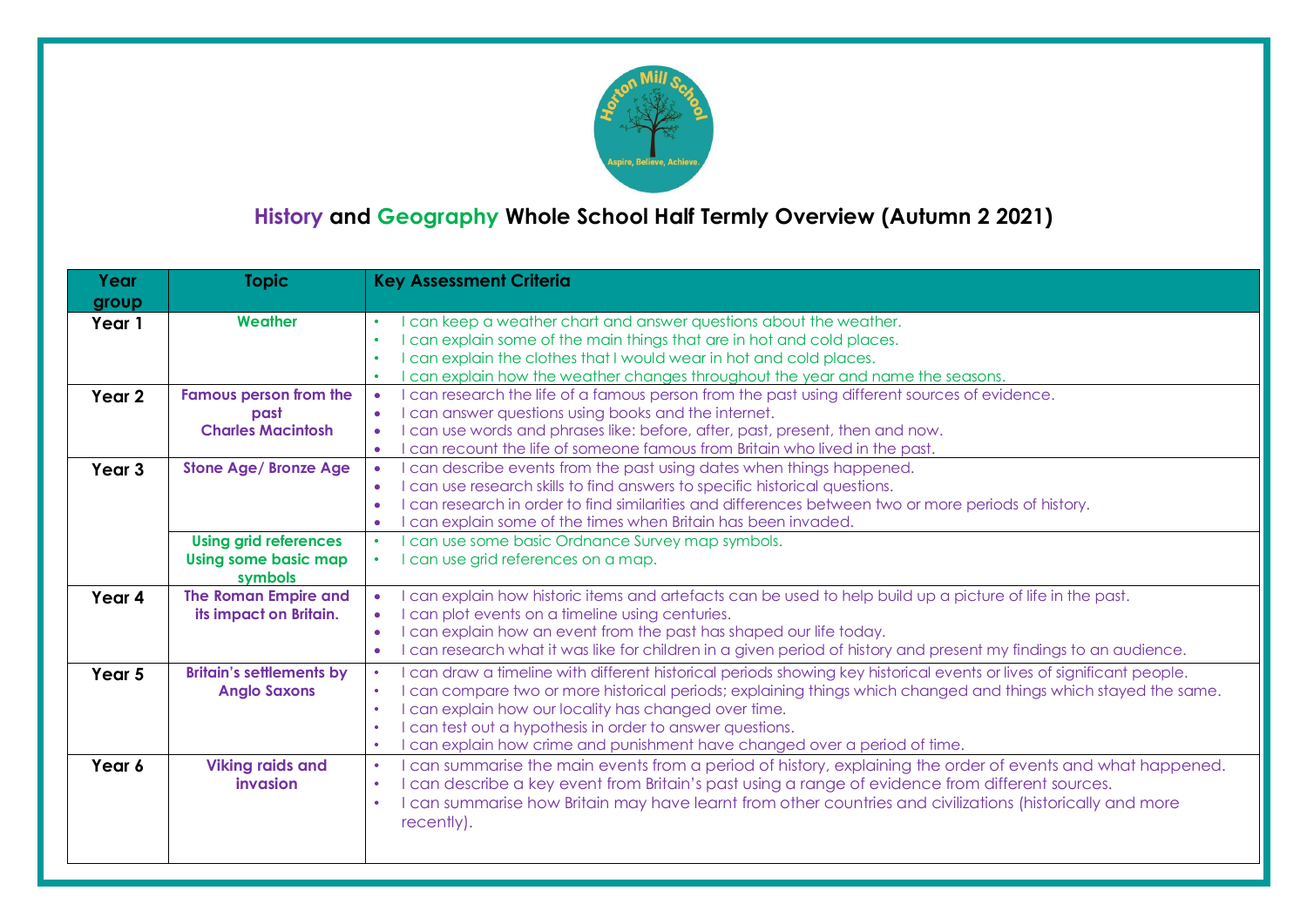

## **History and Geography Whole School Half Termly Overview (Spring 1 2022)**

| Year group        | <b>Topic</b>                         | <b>Key Assessment Criteria</b>                                                                                                |
|-------------------|--------------------------------------|-------------------------------------------------------------------------------------------------------------------------------|
| Year 1            | <b>Toys</b>                          | can recognise that some objects belonged to the past.<br>$\bullet$                                                            |
|                   | (changes in living                   | can ask and answer questions about old and new objects.<br>$\bullet$                                                          |
|                   | memory)                              | can spot old and new things in a picture.<br>$\bullet$                                                                        |
|                   |                                      | can explain what an object from the past might have been used for.<br>$\bullet$                                               |
|                   | Weather                              | can explain how the weather changes throughout the year and name the seasons.<br>$\bullet$                                    |
| Year 2            | A place outside Europe               | can describe a place outside Europe using geographical words.<br>$\bullet$                                                    |
|                   | <b>Continents of the world</b>       | can explain the facilities that a village, town and city may need and give reasons.<br>$\bullet$                              |
|                   |                                      | can describe the key features of a place from a picture: beach, coast, forest, hill, mountain, ocean and valley.<br>$\bullet$ |
|                   |                                      | I can explain how jobs may be different in other locations.<br>$\bullet$                                                      |
|                   |                                      | can name the continents of the world and locate them on a map.<br>$\bullet$                                                   |
| Year <sub>3</sub> | <b>Greek life &amp; achievements</b> | can use a timeline within a specific period of history to set out the order that things may have happened.<br>$\bullet$       |
|                   | and their impact on the              | can use my mathematical knowledge to work out how long ago events happened.                                                   |
|                   | western world                        | can use research skills to find answers to specific historical questions.<br>$\bullet$                                        |
|                   | Difference and similarities          | can use the correct geographical words to describe a place.<br>$\bullet$                                                      |
|                   | of life in Greece & UK               | I can use grid references on a map.<br>$\bullet$                                                                              |
|                   |                                      | I can use an atlas by using the index to find places.<br>$\bullet$                                                            |
|                   |                                      | can name and locate the capital cities of neighbouring European countries.<br>$\bullet$                                       |
| Year 4            | <b>Map work</b>                      | can locate the Tropic of Cancer and Tropic of Capricorn.<br>$\bullet$                                                         |
|                   |                                      | can explain the difference between the British Isles, Great Britain and the United Kingdom.<br>$\bullet$                      |
|                   |                                      | I know the countries that make up the European Union.<br>$\bullet$                                                            |
|                   |                                      | I can find at least six cities in the UK on a map.<br>$\bullet$                                                               |
|                   |                                      | can name and locate some of the main islands that surround the United Kingdom.<br>$\bullet$                                   |
|                   |                                      | can name the areas of origin of the main ethnic groups in the United Kingdom and in our school.<br>$\bullet$                  |
| Year 5            | World famous rivers and              | can name and locate many of the world's most famous rivers in an atlas.<br>$\bullet$                                          |
|                   | regions                              | can name and locate many of the world's most famous mountainous regions in an atlas.<br>$\bullet$                             |
|                   |                                      | can plan a journey to a place in another part of the world, taking account of distance and time.<br>$\bullet$                 |
| Year 6            | <b>Locating and describing</b>       | can name the largest desert in the world and locate desert regions in an atlas.<br>$\bullet$                                  |
|                   | places and different lines           | can identify and name the Tropics of Cancer and Capricorn as well as the Arctic and Antarctic Circles.                        |
|                   | of latitude and longitude.           |                                                                                                                               |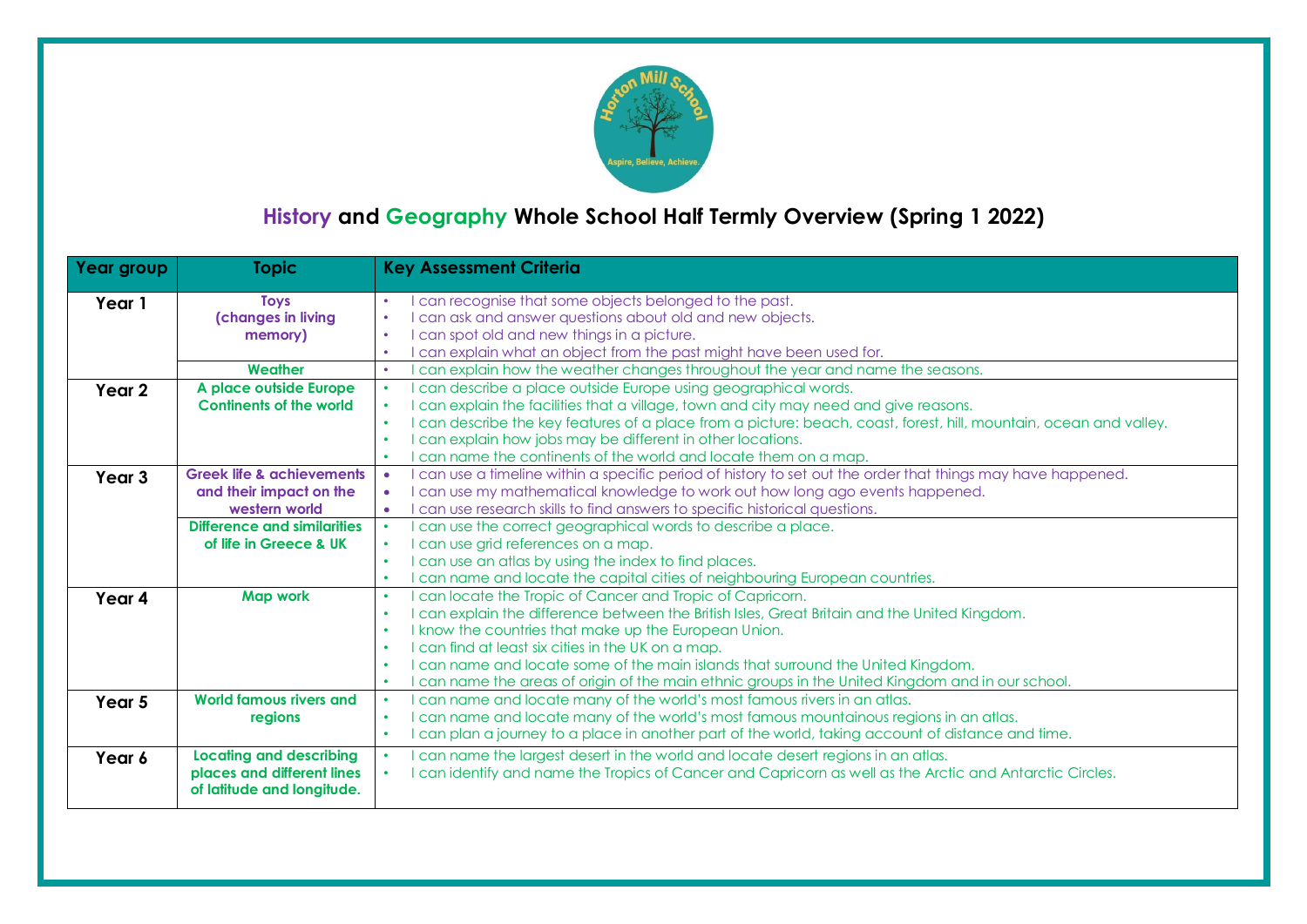

## **History and Geography Whole School Half Termly Overview (Spring 2 2022)**

| Year              | <b>Topic</b>                                                                   | <b>Key Assessment Criteria</b>                                                                                                                                                                                                                                                                                                                                                                                                                                                                                                                                                                                                                                                                                                                                                                                    |
|-------------------|--------------------------------------------------------------------------------|-------------------------------------------------------------------------------------------------------------------------------------------------------------------------------------------------------------------------------------------------------------------------------------------------------------------------------------------------------------------------------------------------------------------------------------------------------------------------------------------------------------------------------------------------------------------------------------------------------------------------------------------------------------------------------------------------------------------------------------------------------------------------------------------------------------------|
| group             |                                                                                |                                                                                                                                                                                                                                                                                                                                                                                                                                                                                                                                                                                                                                                                                                                                                                                                                   |
| Year 1            | Weather                                                                        | can explain how the weather changes throughout the year and name the seasons.<br>$\bullet$                                                                                                                                                                                                                                                                                                                                                                                                                                                                                                                                                                                                                                                                                                                        |
| Year <sub>2</sub> | <b>Famous person</b><br>from the past<br>(Grace Darling)                       | can research the life of a famous person from the past using different sources of evidence.<br>$\bullet$<br>can answer questions using books and the internet.<br>$\bullet$<br>I can use words and phrases like: before, after, past, present, then and now.<br>$\bullet$<br>I can recount the life of someone famous from Britain who lived in the past. I can explain what they did earlier and what they did<br>$\bullet$<br>later.                                                                                                                                                                                                                                                                                                                                                                            |
|                   | Features of an<br>island<br>Oceans of the<br>world                             | can describe some of the features of an island.<br>$\bullet$<br>I can explain the facilities that a village, town and city may need and give reasons.<br>$\bullet$<br>can describe the key features of a place from a picture using words like beach, coast, forest, hill, mountain, ocean, valley.<br>$\bullet$<br>can name the continents of the world and locate them on a map.<br>$\bullet$<br>can name the world oceans and locate them on a map.<br>$\bullet$                                                                                                                                                                                                                                                                                                                                               |
| Year <sub>3</sub> | Life as a<br><b>Victorian</b>                                                  | can research in order to find similarities and differences between two or more periods of history.<br>$\bullet$<br>can describe events from the past using dates when things happened.<br>$\bullet$                                                                                                                                                                                                                                                                                                                                                                                                                                                                                                                                                                                                               |
| Year 4            | <b>Children from</b><br>different times                                        | can research two versions of an event and explain how they differ.<br>$\bullet$<br>can plot events on a timeline using centuries.<br>$\bullet$<br>I can research two versions of an event and explain how they differ.<br>$\bullet$<br>can research what it was like for children in a given period of history and present my findings to an audience.<br>$\bullet$                                                                                                                                                                                                                                                                                                                                                                                                                                               |
| Year 5            | Plan a journey to<br>a Rainforest                                              | can plan a journey to a place in another part of the world, taking account of distance and time.<br>$\bullet$<br>can explain how a location fits into its wider geographical location with reference to human and economical features.<br>$\bullet$                                                                                                                                                                                                                                                                                                                                                                                                                                                                                                                                                               |
| Year 6            | <b>How has Britain</b><br>learnt from other<br>countries and<br>civilisations? | can place features of historical events and people from the past societies and periods in a chronological framework.<br>can summarise the main events from a period of history, explaining the order of events and what happened.<br>$\bullet$<br>can summarise how Britain may have learnt from other countries and civilizations (historically and more recently).<br>$\bullet$<br>can identify and explain differences, similarities and changes between different periods of history.<br>$\bullet$<br>can identify and explain propaganda.<br>$\bullet$<br>can describe a key event from Britain's past using a range of evidence from different sources.<br>$\bullet$<br>can describe the features of historical events and way of life from periods I have studied; presenting to an audience.<br>$\bullet$ |
|                   | <b>Countries and</b><br>cultures around<br>the world                           | can answer questions by using a map.<br>$\bullet$<br>can use maps, aerial photographs, plans and e-resources to describe what a locality might be like.<br>$\bullet$<br>can describe how some places are similar and dissimilar in relation to their human and physical features.<br>$\bullet$                                                                                                                                                                                                                                                                                                                                                                                                                                                                                                                    |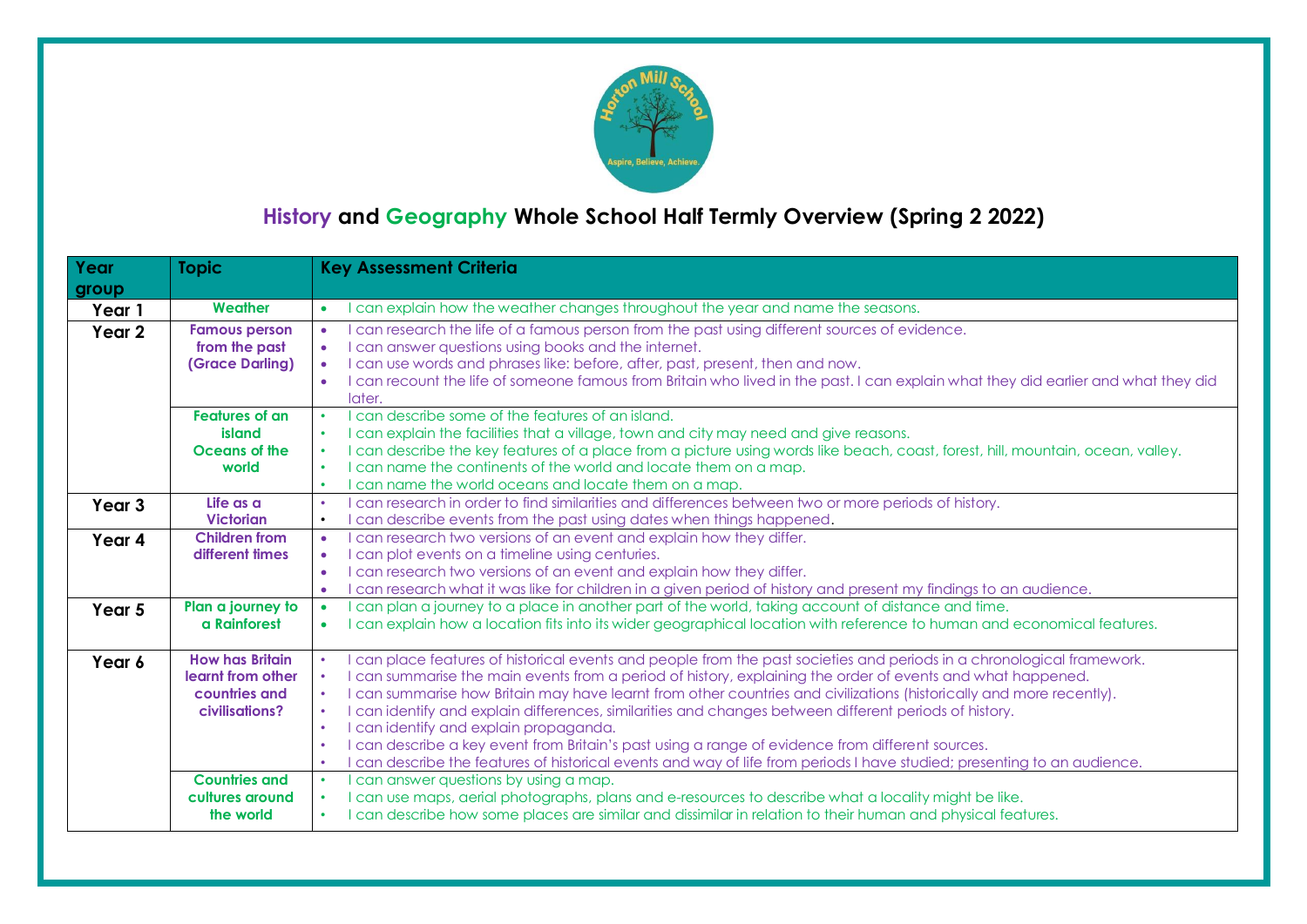

## **History and Geography Whole School Half Termly Overview (Summer 1 2022)**

| Year<br>group | <b>Topic</b>         | <b>Key Assessment Criteria</b>                                                                                                                                                                                                                                                                                                                                                              |
|---------------|----------------------|---------------------------------------------------------------------------------------------------------------------------------------------------------------------------------------------------------------------------------------------------------------------------------------------------------------------------------------------------------------------------------------------|
| Year 1        | Weather              | can explain how the weather changes throughout the year and name the seasons.<br>$\bullet$                                                                                                                                                                                                                                                                                                  |
| Year 2        | How an area          | can explain how an area has been spoilt or improved and give my reasons.<br>$\bullet$                                                                                                                                                                                                                                                                                                       |
|               | has been             | can explain the facilities that a village, town and city may need and give reasons.<br>$\bullet$                                                                                                                                                                                                                                                                                            |
|               | spoiled or           | can name the continents of the world and locate them on a map.<br>$\bullet$                                                                                                                                                                                                                                                                                                                 |
|               | improved             |                                                                                                                                                                                                                                                                                                                                                                                             |
| Year 3        |                      |                                                                                                                                                                                                                                                                                                                                                                                             |
| Year 4        | <b>Ancient Egypt</b> | can plot events on a timeline using centuries.<br>can use my mathematical skills to round up time differences into centuries and decades.<br>$\bullet$<br>can explain how the lives of wealthy people were different from the lives of poorer people.<br>$\bullet$<br>can explain how historic items and artefacts can be used to help build up a picture of life in the past.<br>$\bullet$ |
| Year 5        |                      |                                                                                                                                                                                                                                                                                                                                                                                             |
| Year 6        |                      |                                                                                                                                                                                                                                                                                                                                                                                             |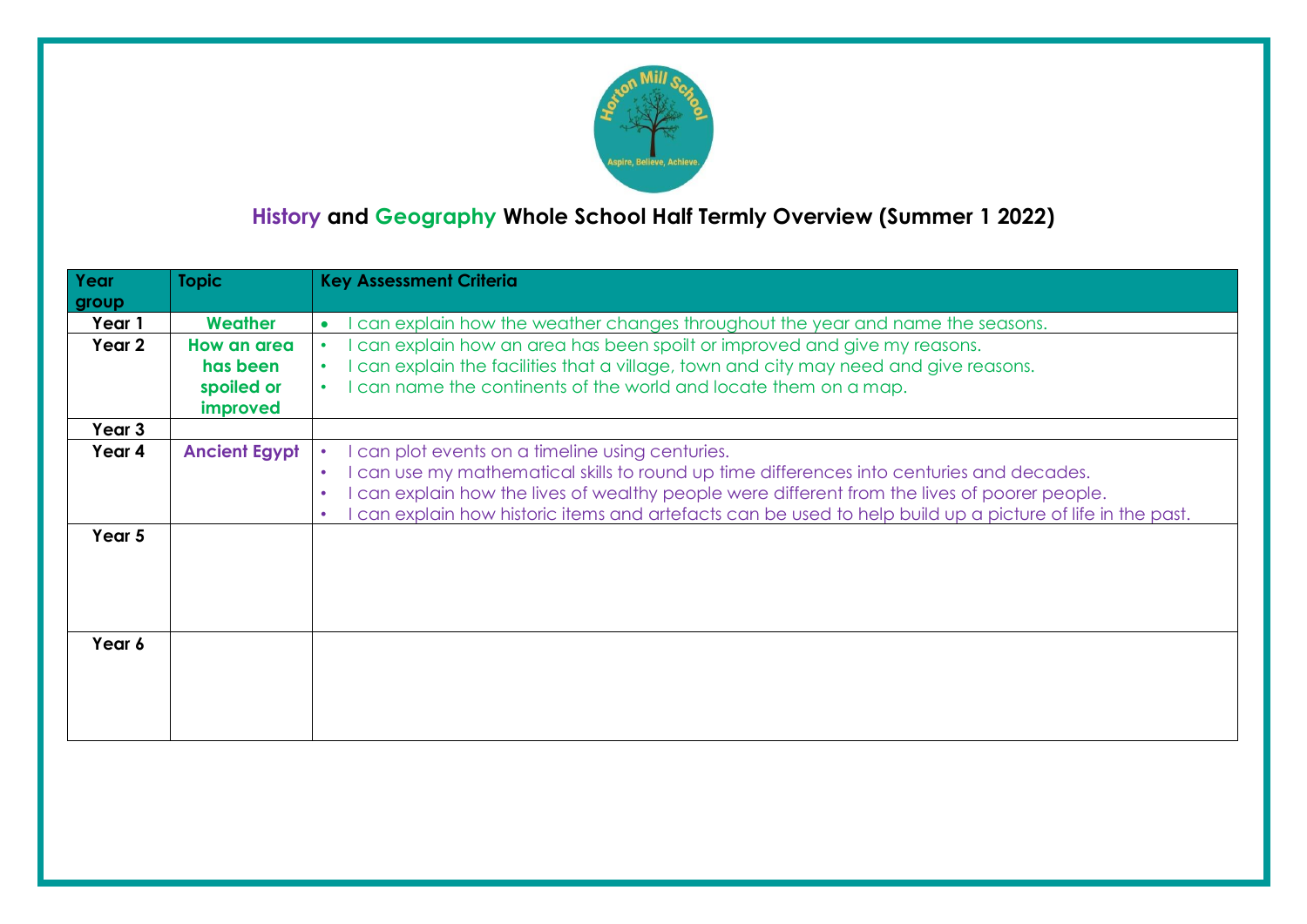

## **History and Geography Whole School Half Termly Overview (Summer 2 2022)**

| Year<br>group     | <b>Topic</b>               | <b>Key Assessment Criteria</b>                                                                                      |
|-------------------|----------------------------|---------------------------------------------------------------------------------------------------------------------|
| Year 1            | <b>Transport/Inventors</b> | I can use words and phrases like: old, new and a long time ago.<br>$\bullet$                                        |
|                   |                            | can recognise that some objects belonged in the past.<br>$\bullet$                                                  |
|                   |                            | I can explain how some people have helped us to have better lives.                                                  |
|                   |                            | can spot old and new things in a picture.<br>$\bullet$                                                              |
|                   | <b>Local Area &amp; UK</b> | I can explain how the weather changes throughout the year and name the seasons.<br>$\bullet$                        |
|                   |                            | I can explain where I live and tell someone my address.<br>$\bullet$                                                |
|                   |                            | I can name the four countries in the United Kingdom and locate them on a map.<br>$\bullet$                          |
|                   |                            | can name some of the main towns and cities in the United Kingdom.<br>$\bullet$                                      |
| Year 2            | <b>Famous person</b>       | can research the life of a famous person from the past using different sources of evidence.<br>$\bullet$            |
|                   | from the past              | I can answer questions using books and the internet.                                                                |
|                   | <b>Mary Anning</b>         | I can use words and phrases like: before, after, past, present, then and now.                                       |
|                   |                            | I can recount the life of someone famous from Britain who lived in the past. I can explain what they did            |
|                   |                            | earlier and what they did later.                                                                                    |
|                   | <b>World map</b>           | can name the continents of the world and locate them on a map.<br>$\bullet$                                         |
|                   |                            | can name the world oceans and locate them on a map.<br>$\bullet$                                                    |
| Year <sub>3</sub> | <b>Volcanoes and</b>       | can describe how volcanoes are created.<br>$\bullet$                                                                |
|                   | <b>Earthquakes</b>         | can locate and name some of the world's most famous volcanoes.<br>$\bullet$                                         |
|                   |                            | can describe how earthquakes are created.<br>$\bullet$                                                              |
| Year 4            | <b>UK City</b>             | can plan a journey to a place in England.<br>$\bullet$                                                              |
|                   | study/Rivers               | I can collect and accurately measure information (e.g. rainfall, temperature, wind speed, noise levels<br>$\bullet$ |
|                   |                            | etc).                                                                                                               |
|                   |                            | I can explain why people may be attracted to live in cities.                                                        |
|                   |                            | I can explain why people may choose to live in one place rather than another.                                       |
|                   |                            | can find at least six cities in the UK on a map.                                                                    |